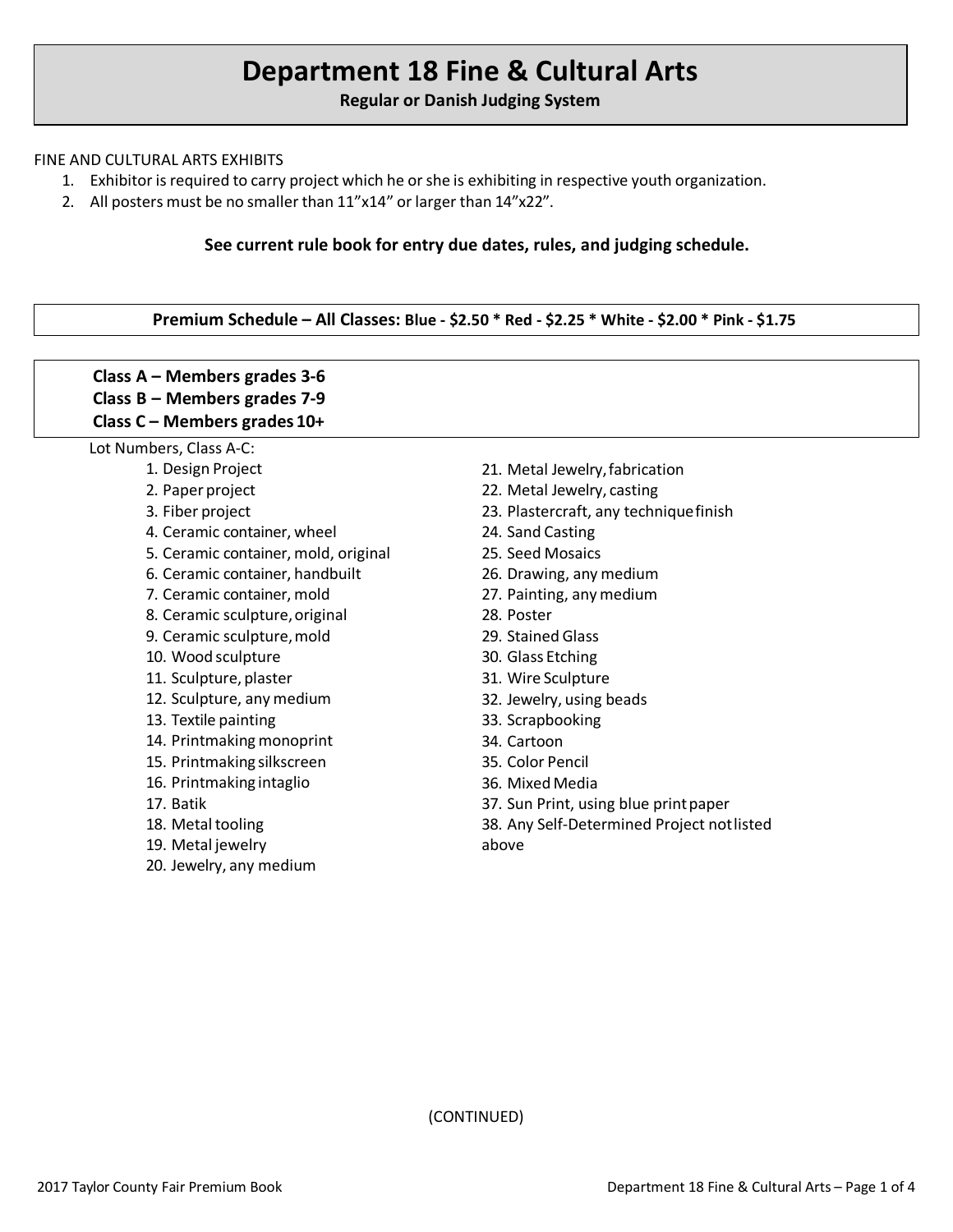#### **Class D – Members grades 10+**

- Lot Numbers, Class D:
	- 1. Traditional Art Forms
	- 2. Latino Instruments
	- 3. Jewelry
	- 4. Weavings
	- 5. Murals
	- 6. Masks
- 7. Mosaics
- 8. Yarn Art
- 9. Two Drawings ComparingPerspective
- 10. Alphabet in CalligraphicStyle
- 11. Felted Wool Appliqué Mat
- 12. Collection of 3 NaturalDyes

## **Class E – Drawing & Painting – Original Work**

#### Lot Numbers, Class E: **Beginner – Grades 3-8**

- 1. Using felt tip markers
- 2. Using pencil
- 3. Using pen & ink
- 4. Using charcoal
- 5. Using chalk, pastels
- **6.** Using crayon

#### Lot Numbers, Class E:

#### **Advanced – Grades9+**

- 12. Using felt tip markers
- 13. Using pencil
- 14. Using pen &ink
- 15. Using charcoal
- 16. Using chalk, pastels
- 17. Using crayon

# 7. Painting, watercolor

- 8. Painting,tempera
- 9. Using acrylics
- 10. Using oils
- 11. Any self determined project not listedabove
- 18. Painting,watercolor
- 19. Painting, tempera
- 20. Using acrylics
- 21. Using oils
- 22. Any self determined project not listedabove

## **Class F – Leathercraft**

Commercially pre-planned leather projects are not acceptable except in Lot Numbers 26 through 35.

**Definition of a kit:** a kit is purchased as a unit. It may contain embossed articles or pre-cut, pre-punched leather parts and may contain hardware, and lacing or thread. It gives detailed instructions and patterns. (Belt blanks, key tabs, and bookmarkers are not kits).

| Stamped Articles Only - No carving/no kits            |                                                  |
|-------------------------------------------------------|--------------------------------------------------|
| 1. Book marker or key tab.                            | 6. Any other useful article.                     |
| 2. Coin purse.                                        | 7. Display of 3 leather tools made bymember      |
| 3. Baggage tag or key case.                           | this year and the article used on.               |
| 4. Item for an animal.                                | 8. Any self-determined project not listed above. |
| 5. Billfold.                                          |                                                  |
| Lot Numbers, Class F:                                 |                                                  |
| Advanced Leathercraft - Grades 8+                     |                                                  |
| Stamped and Tooled Articles Only - No carving/no kits |                                                  |
| 9. Belt                                               | 14. Display of 3 leather tools made by member    |
| 10. Billfold                                          | this year and the article used on.               |
| 11. Any type of case.                                 | 15. Any self-determined project not listed       |
| 12. Item for an animal                                | above.                                           |
| 13. Any other useful article                          |                                                  |

(CONTINUED)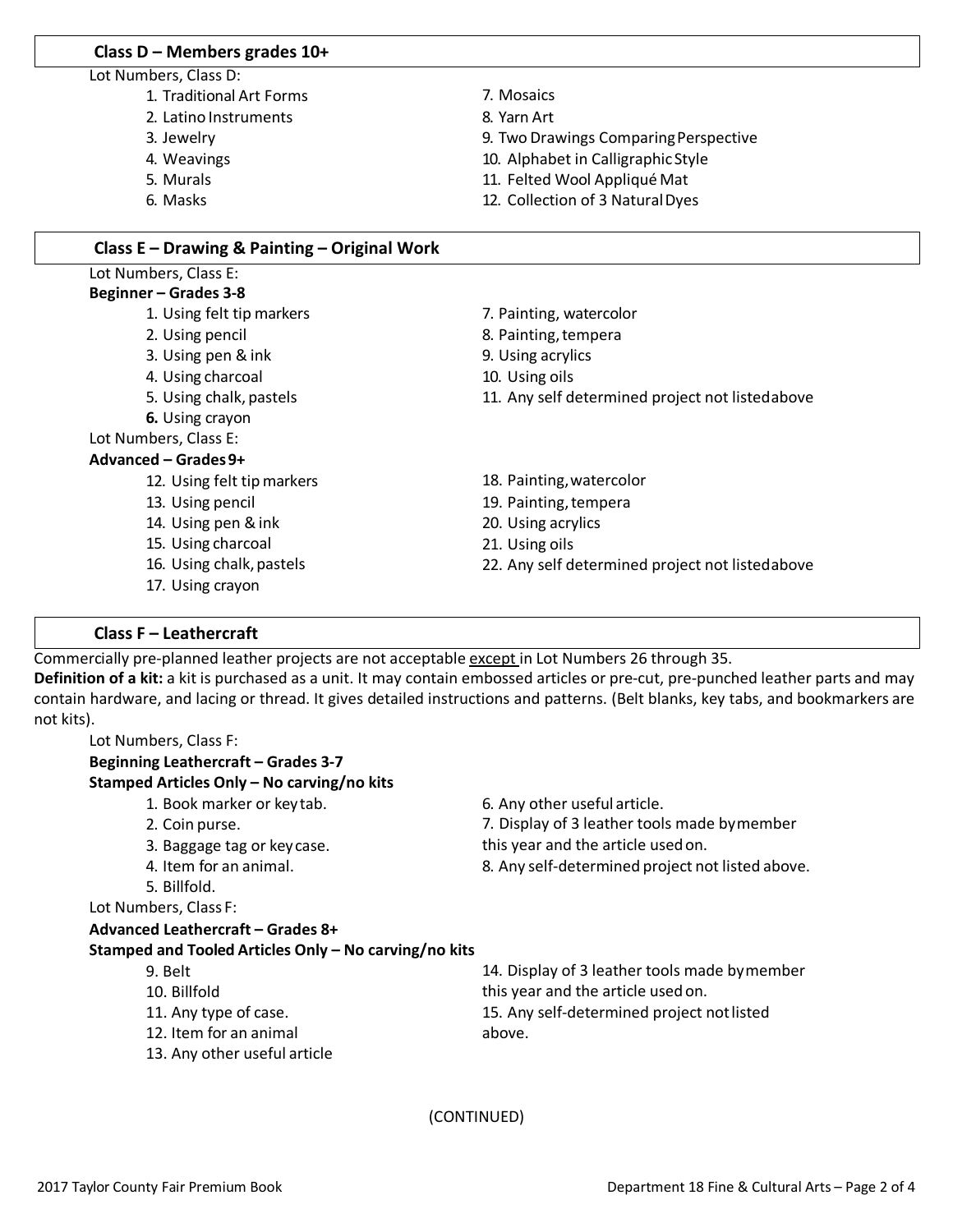|  | Lot Numbers, Class F: |  |  |
|--|-----------------------|--|--|
|--|-----------------------|--|--|

#### **Carved, Tooled, and Stamped Articles – No kits**

- 16. Belt
- 17. Leather Bag (lined, with interior pockets)
- 18. Any type of case
- 19. Article for thewall.
- 20. Any other useful article.
- 21. Mount original paper pattern pieces andan original design with completed article. This is when the design is recessed – the opposite from traditional carving.

## Lot Numbers, Class F:

## **Commercial Pre-Planned Kits – Grades 3-8**

- 28. Coin Purse
- 29. Footwear
- 30. Handbag

## Lot Numbers, Class F:

## **Commercial Pre-Planned Kits – Grades 9+**

- 33. Coin Purse
- 34. Footwear
- 35. Handbag

# **Class G – Theater Arts**

Lot Numbers, Class G:

1. Display of props used intheatrical

- performance.
	- 2. Display of costumes used intheatrical
	- performance.

22. Any article made with inverted leather carving. This is when the design is recessed – the opposite from traditionalcarving.

23. A used article that has been refinishedand re-sewn orlaced.

- 24. An article made from recycled leather.
- 25. Plexiglass etching.
- 26. Inner-tube tire stamp andprint.

27. Any self-determined project not listed above.

- 31. Wallet
- 32. Any self-determined project not listedabove
- 36. Wallet
- 37. Any self-determined project not listedabove
- 4. Homemade puppet.
- 5. Clown display.
- 6. Display clownprops
- 7. Any self-determined project not listed above
- 3. Display of original or revised theatrical script.

# **Class H – Creative Writing**

| Projects should be no more than 3 pages, double spaced with font no smaller than 12 pt. |                            |
|-----------------------------------------------------------------------------------------|----------------------------|
| Lot Numbers, Class H:                                                                   |                            |
| <b>Creative Writing – Grades 3-5</b>                                                    |                            |
| 1. Poem                                                                                 | 3. Any self-determined pro |

2. Short Story Lot Numbers, ClassH: **Creative Writing – Grades6-8** 4. Poem 5. Short Story Lot Numbers, ClassH: **Creative Writing – Grade 9+**

7. Poem

8. Short Story

ject not listed above.

6. Any self-determined project not listed above.

9. Any self-determined project not listed above.

(CONTINUED)